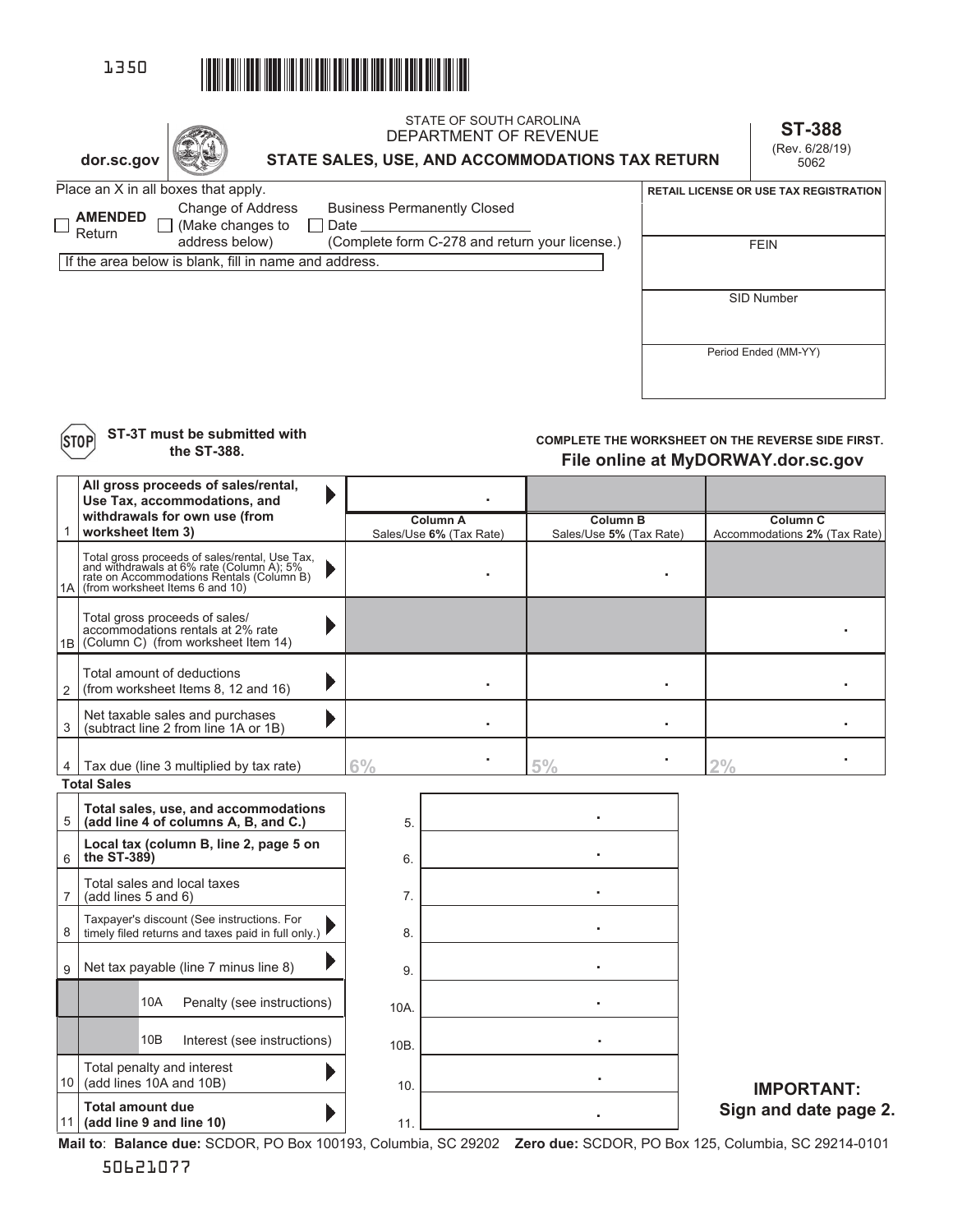

## **SALES AND USE TAX - Worksheet #1**

| Item 1. Gross proceeds of sales, accommodations, rentals and withdrawals for own |
|----------------------------------------------------------------------------------|
| use (total of all sales) DO NOT INCLUDE AMOUNT OF SALES TAX.                     |
| Item 2. Out-of-state purchases subject to Use Tax                                |

**Item 3. All gross proceeds of sales/rental, Use Tax, accommodations, and withdrawals for own use** (Add Items 1 and 2. Enter total here and on **line 1 on front of ST-388**.)

If local tax is applicable, enter total on line 1 of ST-389 worksheet.

Note: Sales of unprepared foods are exempt from the state Sales and Use Tax rate. However, local taxes still apply to sales of unprepared foods unless the local tax law specifically exempts such sales. Sales that are subject to a local tax must be entered on the ST-389 (local sales tax worksheet).

## **6% SALES AND USE TAX - Worksheet #2**

Use this section to report the total of all sales and purchases subject to the state Sales Tax rate of 6%. Sales and purchases reported in this section include charges for meals, gift items, and additional guest charges (such as room service, amenities, phone charges, etc.). Do not report sales of accommodations on this section. Total sales of accommodations (subject to state tax rate of 7%) are reported on Worksheet #3 (for 5% tax reporting) and Worksheet #4 (for 2% tax reporting) to determine the total state Sales Tax due.

| Item 4.            | Gross proceeds of sales/rentals and withdrawals of inventory for own use<br>(Sales subject to 6% tax rate requirements)                                                                                                                                  | $\mathbf{4}$ .                                                                                                                                                                                                                                                                                                      |                                                      |  |
|--------------------|----------------------------------------------------------------------------------------------------------------------------------------------------------------------------------------------------------------------------------------------------------|---------------------------------------------------------------------------------------------------------------------------------------------------------------------------------------------------------------------------------------------------------------------------------------------------------------------|------------------------------------------------------|--|
| ltem 5.            | Out-of-state purchases subject to Use Tax                                                                                                                                                                                                                |                                                                                                                                                                                                                                                                                                                     |                                                      |  |
| Item 6.            | Total gross proceeds of sales at 6% (Add lines 4 and 5. Enter total here and on<br>line 1A, Column A on front of ST-388.)                                                                                                                                | $6.$ $\overline{\phantom{a}}$                                                                                                                                                                                                                                                                                       |                                                      |  |
|                    | <b>Item 7.</b> Sales and Use Tax allowable deductions (Itemize by type of deduction and amount of deduction)                                                                                                                                             |                                                                                                                                                                                                                                                                                                                     |                                                      |  |
|                    | <b>Type of Deduction</b>                                                                                                                                                                                                                                 | <b>Amount of Deduction</b>                                                                                                                                                                                                                                                                                          |                                                      |  |
|                    | a. Sales exempt during "Sales Tax Holiday"                                                                                                                                                                                                               |                                                                                                                                                                                                                                                                                                                     |                                                      |  |
|                    | <b>b.</b> Sales over \$100.00 delivered onto Catawba Reservation                                                                                                                                                                                         | $\frac{1}{2}$ $\frac{1}{2}$ $\frac{1}{2}$ $\frac{1}{2}$ $\frac{1}{2}$ $\frac{1}{2}$ $\frac{1}{2}$ $\frac{1}{2}$ $\frac{1}{2}$ $\frac{1}{2}$ $\frac{1}{2}$ $\frac{1}{2}$ $\frac{1}{2}$ $\frac{1}{2}$ $\frac{1}{2}$ $\frac{1}{2}$ $\frac{1}{2}$ $\frac{1}{2}$ $\frac{1}{2}$ $\frac{1}{2}$ $\frac{1}{2}$ $\frac{1}{2}$ |                                                      |  |
|                    |                                                                                                                                                                                                                                                          | $\frac{1}{2}$ $\frac{1}{2}$ $\frac{1}{2}$ $\frac{1}{2}$ $\frac{1}{2}$ $\frac{1}{2}$ $\frac{1}{2}$ $\frac{1}{2}$ $\frac{1}{2}$ $\frac{1}{2}$ $\frac{1}{2}$ $\frac{1}{2}$ $\frac{1}{2}$ $\frac{1}{2}$ $\frac{1}{2}$ $\frac{1}{2}$ $\frac{1}{2}$ $\frac{1}{2}$ $\frac{1}{2}$ $\frac{1}{2}$ $\frac{1}{2}$ $\frac{1}{2}$ |                                                      |  |
|                    |                                                                                                                                                                                                                                                          | <u> 1980 - Jan Barbara Barbara, política establece</u>                                                                                                                                                                                                                                                              |                                                      |  |
|                    |                                                                                                                                                                                                                                                          | \$                                                                                                                                                                                                                                                                                                                  |                                                      |  |
| Item 8.<br>ltem 9. | <b>Total amount of deductions</b> (Enter total amount of deductions here and on<br>line 2, Column A on front of ST-388.)<br>Net taxable sales and purchases (Subtract Item 8 from Item 6. Should be the<br>same as line 3, Column A on front of ST-388.) |                                                                                                                                                                                                                                                                                                                     | <u>and the state of the state of the state</u><br>9. |  |

## **REMINDER: Form ST-389 must be completed and attached for all local taxes.**

Questions? Call toll-free 1-844-898-8542.

I authorize the Director of the SCDOR or delegate to discuss **this return**, attachments, and related tax matters with the preparer. The No Preparer's name Phone number

I hereby certify that I have examined this return and to the best of my knowledge and belief it is true and accurate.

| Owner, partner, or other title | Printed name | Taxpayer's signature |
|--------------------------------|--------------|----------------------|
| Daytime phone number           | Date         | Email                |

**IMPORTANT: Your return is DELINQUENT if it is postmarked after the 20th day following the close of the period. Sign and date the return.**